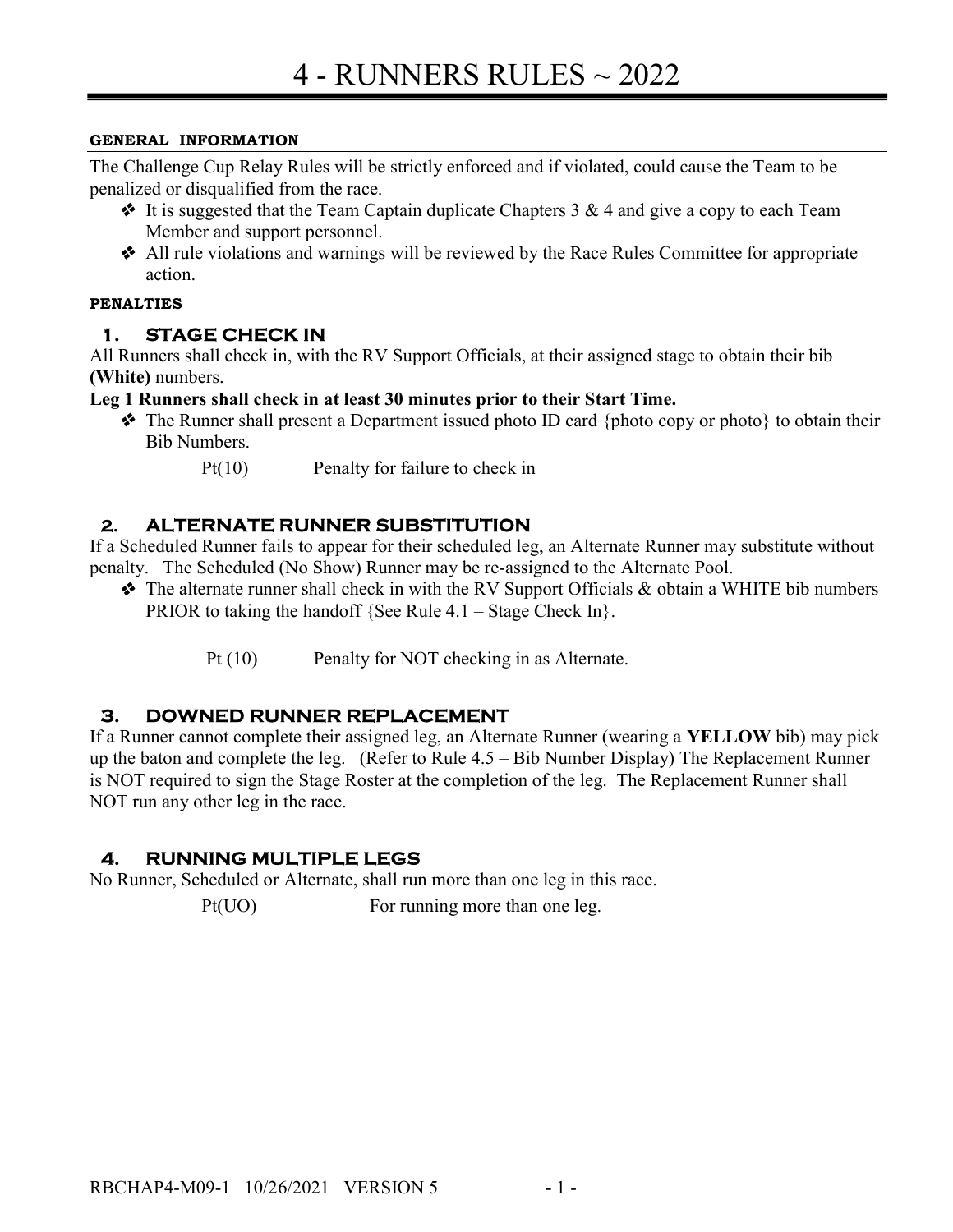## 5. BIB NUMBER DISPLAY

Assigned and Alternate Runners shall obtain their bib numbers from the RV Support Officials at their assigned Stage. (Refer to rule 4.1 – Stage Check-In)

**Downed Runner Alternates** will obtain their YELLOW bib numbers from their Team Captain or Follow Vehicle.

- **Example 1** Bib numbers shall be worn on the front chest area and middle of the back. Any other location is an infraction.
- If the Runner covers up due to cold or inclement weather, the number shall be moved to the front and back of the outer garment.
- ◆ Bib number shall be clearly visible at all times to include when wearing Flashing Vest.
- ◆ Do NOT fold, trim, or alter the bib numbers in any fashion.

# 6. RUNNERS CLOTHING

All runners shall wear upper body cover (T-shirt or singlet). When the temperature exceeds 79ºf runners shall **NOT** wear sweat pants or tights. (OK when temperature is less than  $79^{\circ}$  f)

Pt(UO) Penalty for any infraction

# 7. BATON

Each runner must use the Official Baton provided at the Start Line. The Runners shall carry the baton in their hand at all times. The baton may NOT be tucked into a sleeve, sweatband, belt or pocket. No person, other than the designated runner, may possess the baton at any time.

a.  $Pt(10)$  Penalty for failure to hand carry.

b. Pt(DQ) For Unauthorized possession by others.

# 8. WARM UP

All Runners warming up on the highway, during the hours of darkness, shall be required to wear reflective vest and have a lighted flashlight in their possession.

Pt(10) Penalty for each infraction.

# 9. UNAUTHORIZED RUNNER ASSISTANCE

No Runner will be physically assisted in forward movement in any manner by any means.

- This includes a pacer preceding, following or running with the Runner.
	- \* No animals are allowed to run with relay member.

Pt(DQ) For any infraction.

Pt(5) Penalty for each infraction of improper display.